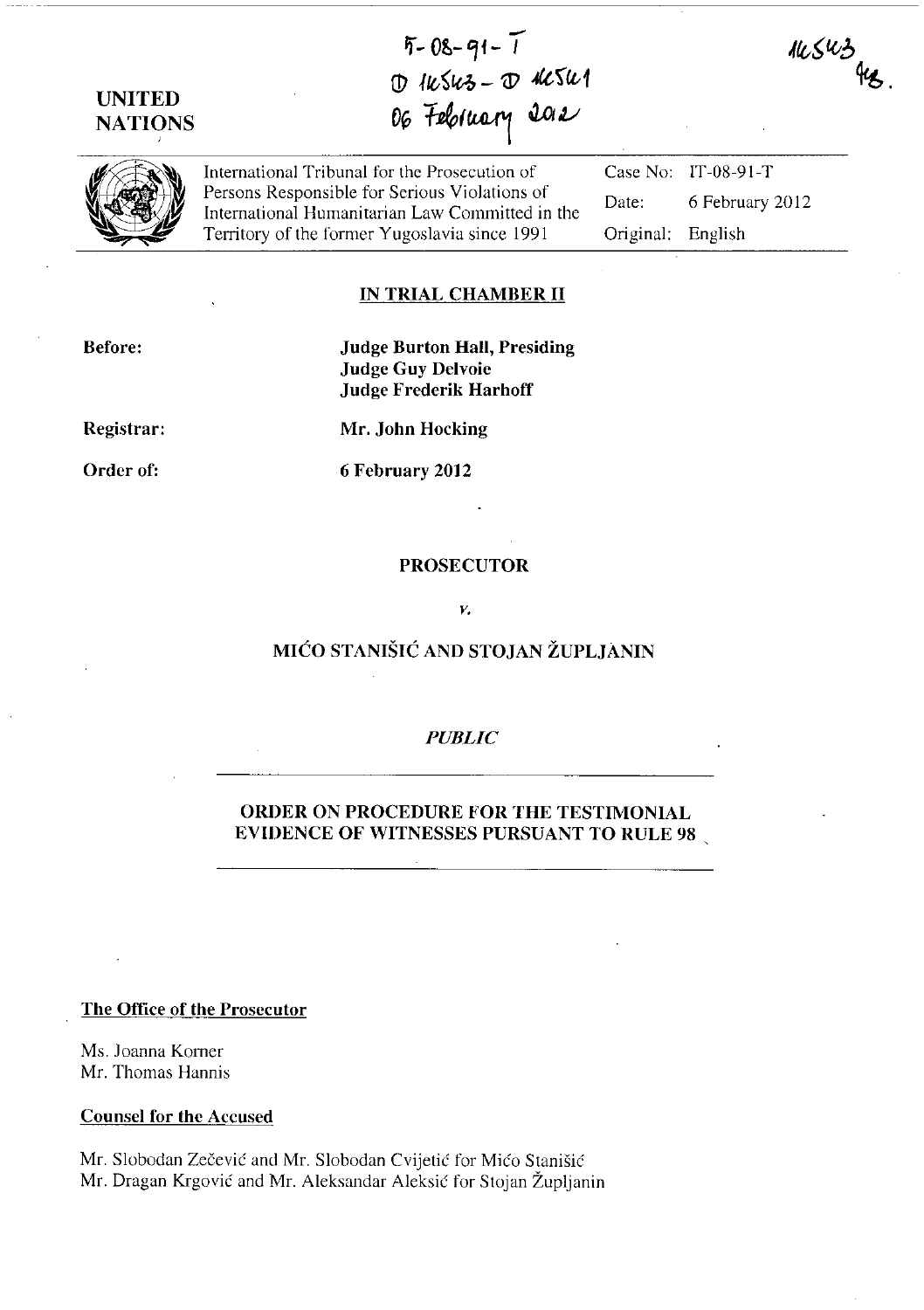# 145421

**TRIAL CHAMBER II** ("Trial Chamber") of the International Tribunal for the Prosecution of Persons Responsible for Serious Violations of International Humanitarian Law Committed in the Territory of the former Yugoslavia since 1991 ("Tribunal") *proprio motu* issues this order regarding the presentation of evidence of witnesses to be called by the Trial Chamber;

**RECALLING** that on 18 January 2012, the Trial Chamber indicated that it was "considering calling [three persons] as witnesses pursuant to Rule 98" and directed the Parties to refrain from any form of contact with these persons effective that day;<sup>1</sup>

**CONSIDERING** that the Trial Chamber has decided to invite the said witnesses to testify on discrete issues of relevance to some of the crimes with which the Accused have been charged in the Indictment;

**CONSIDERING FURTHER** that pursuant to Rule 90(F), it is expedient to lay down a procedure for the presentation of the evidence of witnesses;

**HEREBY** sets out the following guidelines:

- 1. The Chamber shall prepare a list of topics for the proofing of the witness and the list shall be provided to the parties in advance.
- 2. The list of topics will be communicated to the witness to allow the witness to refresh his memory as well as to bring along any documents that he may consider relevant to the issues listed.
- 3. The Chamber shall issue a scheduling order as soon as the availability of the witnesses to travel to The Hague is confirmed, stating the order of, and time available for, their respective testimony.
- 4. Upon the witness's arrival in The Hague, a Legal Officer of the Chamber shall proof the witness. The usual VWS support shall be provided at this stage.
- 5. Proofing, if any, shall be conducted by a Legal Officer of the Chamber, in the presence of a CLSS interpreter and CLSS court reporter. Should the witness require the presence of a lawyer, one may be present. The Legal Officer shall compile the witness's translated answers into a note and have the English version read baek to him in a language he understands.
- 6. After the proofing, the Chamber shall provide the note prepared by the Legal Ofticer to the parties, along with a list of documents, as soon as practicable.
- 7. All parties shall provide a list of documents they intend to use with the witness no later than 48 hours prior to the scheduled testimony.
- 8. During the witness's testimony in court:

 $1$  Hearing, 18 Jan 2012, T. 26671 (PS).